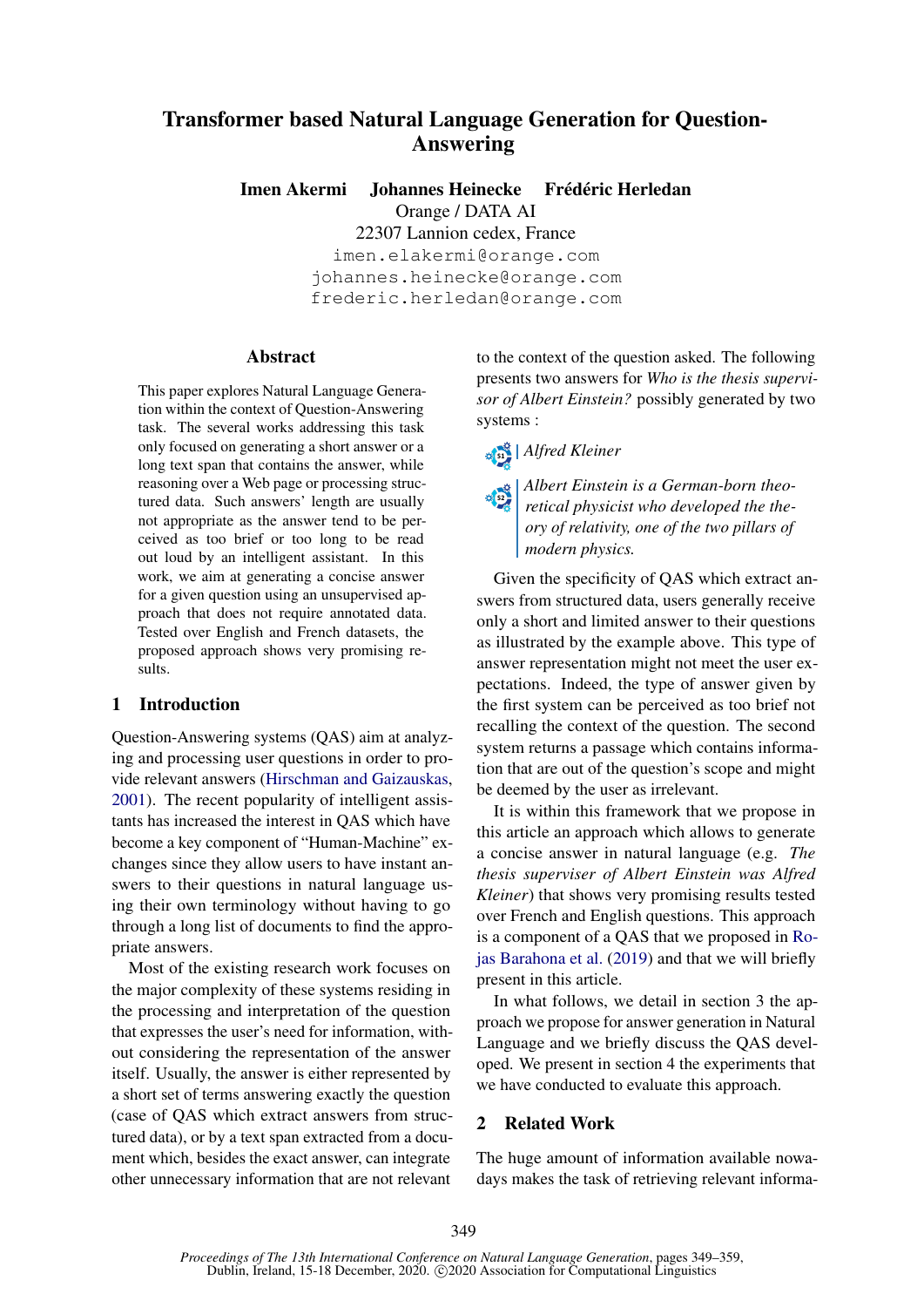tion complex and time consuming. This complexity has prompted the development of QAS which help spare the user the search and the information filtering tasks, as it is often the case with search engines, and directly return the exact answer to a question asked in natural language.

The QAS cover mainly three tasks: question analysis, information retrieval and answer extraction [\(Lopez et al.,](#page-9-1) [2011\)](#page-9-1). These tasks have been tackled in different ways, considering the knowledge bases used, the types of questions addressed [\(Iida et al.,](#page-9-2) [2019;](#page-9-2) [Zayaraz et al.,](#page-10-1) [2015;](#page-10-1) [Dwivedi](#page-9-3) [and Singh,](#page-9-3) [2013;](#page-9-3) [Lopez et al.,](#page-9-1) [2011\)](#page-9-1) and the way in which the answer is presented. In this article, we particularly focus on the answer generation process.

We generally notice two forms of representation addressed in literature. The answer can take the form of a paragraph selected from a set of text passages retrieved from the web [\(Asai et al.,](#page-8-0) [2018;](#page-8-0) [Du and Cardie,](#page-9-4) [2018;](#page-9-4) [Wang and Jiang,](#page-10-2) [2016;](#page-10-2) [Wang](#page-10-3) [et al.,](#page-10-3) [2017;](#page-10-3) [Oh et al.,](#page-10-4) [2016\)](#page-10-4), as it can also be the exact answer to the question extracted from a knowledge base [\(Wu et al.,](#page-10-5) [2003;](#page-10-5) [Bhaskar et al.,](#page-8-1) [2013;](#page-8-1) [Le et al.,](#page-9-5) [2016\)](#page-9-5).

Despite the abundance of work in the field of QAS, the answers generation issue has received little attention. A first approach indirectly addressing this task has been proposed in [Brill et al.](#page-9-6) [\(2001,](#page-9-6) [2002\)](#page-9-7). Indeed, the authors aimed at diversifying the possible answer patterns by permuting the question's words in order to maximise the number of retrieved documents that may contain the answer to the given question. Another answer representation approach based on rephrasing rules has also been proposed in [Agichtein and Gravano](#page-8-2) [\(2000\)](#page-8-2); [Lawrence and Giles](#page-9-8) [\(1998\)](#page-9-8) within the context of query expansion task for document retrieval and not purposely for the question-answering task.

The few works that have considered this task within the QAS framework have approached it from a text summary generation perspective [\(Ishida et al.,](#page-9-9) [2018;](#page-9-9) [Iida et al.,](#page-9-2) [2019;](#page-9-2) [Rush et al.,](#page-10-6) [2015;](#page-10-6) [Chopra](#page-9-10) [et al.,](#page-9-10) [2016;](#page-9-10) [Nallapati et al.,](#page-9-11) [2016;](#page-9-11) [Miao and Blun](#page-9-12)[som,](#page-9-12) [2016;](#page-9-12) [See et al.,](#page-10-7) [2017;](#page-10-7) [Oh et al.,](#page-10-4) [2016;](#page-10-4) [Sharp](#page-10-8) [et al.,](#page-10-8) [2016;](#page-10-8) [Tan et al.,](#page-10-9) [2016;](#page-10-9) [dos Santos et al.,](#page-10-10) [2016\)](#page-10-10). These works consist in generating a summary of a single or various text spans that contain the answer to a question. Most of these works have only considered causality questions like the ones starting with "*why*" and whose answers are para-

graphs. To make these answers more concise, the extracted paragraphs are summed up.

Other approaches [\(Kruengkrai et al.,](#page-9-13) [2017;](#page-9-13) [Girju,](#page-9-14) [2003;](#page-9-14) [Verberne et al.,](#page-10-11) [2011;](#page-10-11) [Oh et al.,](#page-10-12) [2013\)](#page-10-12) have explored this task as a classification problem that consists in predicting whether a text passage can be considered as an answer to a given question.

It should be noted that these approaches only intend to diversify as much as possible the answer representation patterns to a given question in order to increase the probability of extracting the correct answer from the Web and do not focus on the answer's representation itself. It should also be noted that these approaches are only applicable for QAS which extract answers as a text snippet and cannot be applied to short answers usually extracted from knowledge bases. The work presented in [Pal](#page-10-13) [et al.](#page-10-13) [\(2019\)](#page-10-13) tried to tackle this issue by proposing a supervised approach that was trained on a small dataset whose questions/answers pairs were extracted from machine comprehension datasets and augmented manually which make generalization and capturing variation very limited.

Our answer generation approach differs from these works as it is unsupervised, can be adapted to any type of factual question (except for *why*) and is based only on easily accessible and unannotated data. Indeed, we build upon the intuitive hypothesis that a concise answer and easily pronounced by an intelligent assistant can in fact consist of a reformulation of the question asked. This approach is a part of a QAS that we have developed in [Ro](#page-10-0)[jas Barahona et al.](#page-10-0) [\(2019\)](#page-10-0) that extracts the answer to a question from structured data.

In what follows, we detail in section 3 the approach we propose for answer generation in Natural Language and we briefly discuss the QAS developed. We present in section 4 the experiments that we have conducted to evaluate this approach. and we conclude in section 5 with the limitations noted and the perspectives considered.

#### 3 NLG Approach for Answer Generation

The answer generation approach proposed is a component of a system which was developed in [Ro](#page-10-0)[jas Barahona et al.](#page-10-0) [\(2019\)](#page-10-0) and which consists in a spoken conversational question-answering system which analyses and translates a question in natural language (French or English) in a formal repre-sentation that is transformed into a Sparql query<sup>[1](#page-1-0)</sup>.

<span id="page-1-0"></span><sup>1</sup><https://www.w3.org/TR/sparql11-overview/>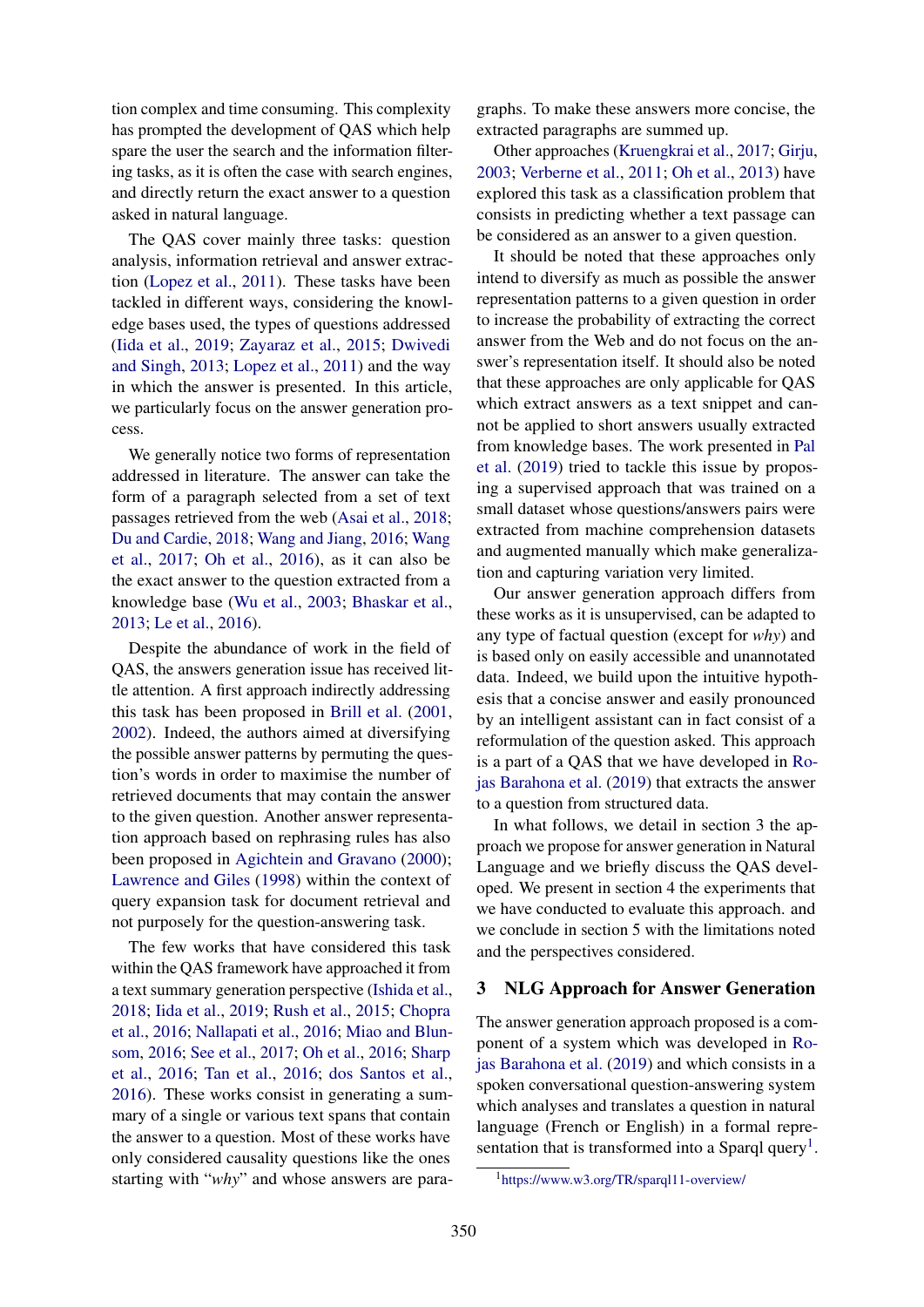The Sparql query helps extracting the answer to the given question from an RDF knowledge base, in our case Wikidata<sup>[2](#page-2-0)</sup>. The extracted answer takes the form of a list of URIs or values.

Although the QAS that we have developed [\(Ro](#page-10-0)[jas Barahona et al.,](#page-10-0) [2019\)](#page-10-0) is able to find the correct answer to a question, we have noticed that its short representation is not user-friendly. Therefore, we propose an unsupervised approach which integrates the use of Transformer models such as BERT [\(Devlin et al.,](#page-9-15) [2019\)](#page-9-15) and GPT [\(Radford et al.,](#page-10-14) [2018\)](#page-10-14). The choice of an unsupervised approach arises from the fact that there is no available training dataset associating a question with an exhaustive and concise answer at the same time. such dataset could have helped use an End-to-End learning neural architecture that can generate an elaborated answer to a question.

This approach builds upon the fact that we have already extracted the short answer to a given question and assumes that a user-friendly answer can consist in rephrasing the question words along with the short answer. This approach is composed of two fundamental phases: The dependency analysis of the input question and the answer generation using Transformer models.

#### 3.1 Dependency parsing

For the dependency analysis, we use an extended version of UDPipeFuture [\(Straka,](#page-10-15) [2018\)](#page-10-15) which showed its state of the art performance by becoming first in terms of the Morphology-aware Labeled Attachment Score (MLAS)<sup>[3](#page-2-1)</sup> metric at the CoNLL Shared Task of dependency parsing in 2018 [\(Ze](#page-10-16)[man et al.,](#page-10-16) [2018\)](#page-10-16). UDPipeFuture is a POS tagger and graph parser based dependency parser using a BiLSTM, inspired by [Dozat et al.](#page-9-16) [\(2017\)](#page-9-16).

Our modification consisted in adding several contextual word embeddings (with respect to the language). In order to find the best configuration we experimented with models like multilingual BERT [\(Devlin et al.,](#page-9-15) [2019\)](#page-9-15), XLM-R [\(Conneau et al.,](#page-9-17) [2019\)](#page-9-17) (for both, English and French), RoBERTA [\(Liu](#page-9-18) [et al.,](#page-9-18) [2019\)](#page-9-18) (for English), FlauBERT [\(Le et al.,](#page-9-19) [2020\)](#page-9-19) and CamemBERT [\(Martin et al.,](#page-9-20) [2019\)](#page-9-20) (for French) during the training of the treebanks French-

 $GSD$  and English-EWT<sup>[4](#page-2-2)</sup>, of the Universal Depen-dencies project (UD) [\(Nivre et al.,](#page-10-17) [2016\)](#page-10-17)<sup>[5](#page-2-3)</sup>. Adding contextual word embedding increases significantly the results for all metrics, LAS, CLAS and MLAS (cf. table [1\)](#page-2-4). This is the case for all languages (of the CoNLL shared task), where language specific contextual embeddings or multingual ones (as BERT or XLM-R) improved parsing [\(Heinecke,](#page-9-22) [2020\)](#page-9-22)

<span id="page-2-4"></span>

| French (Fr-GSD)      |             |       |       |  |  |  |
|----------------------|-------------|-------|-------|--|--|--|
| embeddings           | <b>MLAS</b> | CLAS  | LAS   |  |  |  |
| <b>Straka (2018)</b> | 77.29       | 82.49 | 85.74 |  |  |  |
| FlauBERT             | 79.53       | 84.16 | 87.98 |  |  |  |
| <b>BERT</b>          | 81.64       | 86.21 | 89.68 |  |  |  |
| <b>CamemBERT</b>     | 82.17       | 86.45 | 89.67 |  |  |  |
| <b>XLM-R</b>         | 82.62       | 86.94 | 89.82 |  |  |  |
| English (En-EWT)     |             |       |       |  |  |  |
| embeddings           | <b>MLAS</b> | CLAS  | LAS   |  |  |  |
| Straka (2018)        | 74.71       | 79.14 | 82.51 |  |  |  |
| <b>BERT</b>          | 81.16       | 85.89 | 88.63 |  |  |  |
| <b>ROBERTA</b>       | 82.38       | 86.89 | 89.40 |  |  |  |
| XLM-R                | 82.91       | 87.24 | 89.54 |  |  |  |

Table 1: Dependency Analysis for English and French (UD v2.2) using different contextual word embeddings, best results in bold

In order to parse simple, quiz-like questions, the training corpora of the two UD treebanks are not appropriate (enough), since both treebanks do not contain many questions, if at all $^6$  $^6$ .

An explanation for bad performance on questions of parser models trained on standard UD is the fact, that in both languages, the syntax of questions differs from the syntax of declarative sentences: apart from *wh* question words, in English the *to do* periphrasis is nearly always used in questions. In French, subject and direct objects can be inversed and the *est-ce que* construction appears frequently. Both, the English *to do* periphrasis and the French *est-ce que* construction are absent in declarative sentences. Table [2](#page-3-0) shows the (much lower) results when parsing questions using models trained only on the standard UD treebanks.

In order to get a better analysis, we decided to

<span id="page-2-1"></span><span id="page-2-0"></span><sup>2</sup><https://www.wikidata.org/>

<sup>&</sup>lt;sup>3</sup>MLAS is a metric which takes into account POS tags and morphological features. It is inspired by the Content-Word Labeled Attachment Score (CLAS, [Nivre and Fang](#page-9-21) [\(2017\)](#page-9-21) which differentiates between content word and function words. Both are derived from the standard Labeled Attachment Score (LAS) metric.

<span id="page-2-2"></span><sup>4</sup>As for the Shared Task CoNLL 2018, we use version 2.2 to be able to compare with the official results

<span id="page-2-5"></span><span id="page-2-3"></span><sup>5</sup><https://universaldependencies.org/>

<sup>&</sup>lt;sup>6</sup>At least for French a question treebank exists within the UD project (French-FQB, [Seddah and Candito](#page-10-18) [\(2016\)](#page-10-18)). However its questions are rather long and literary, not like thoses used in quizzes.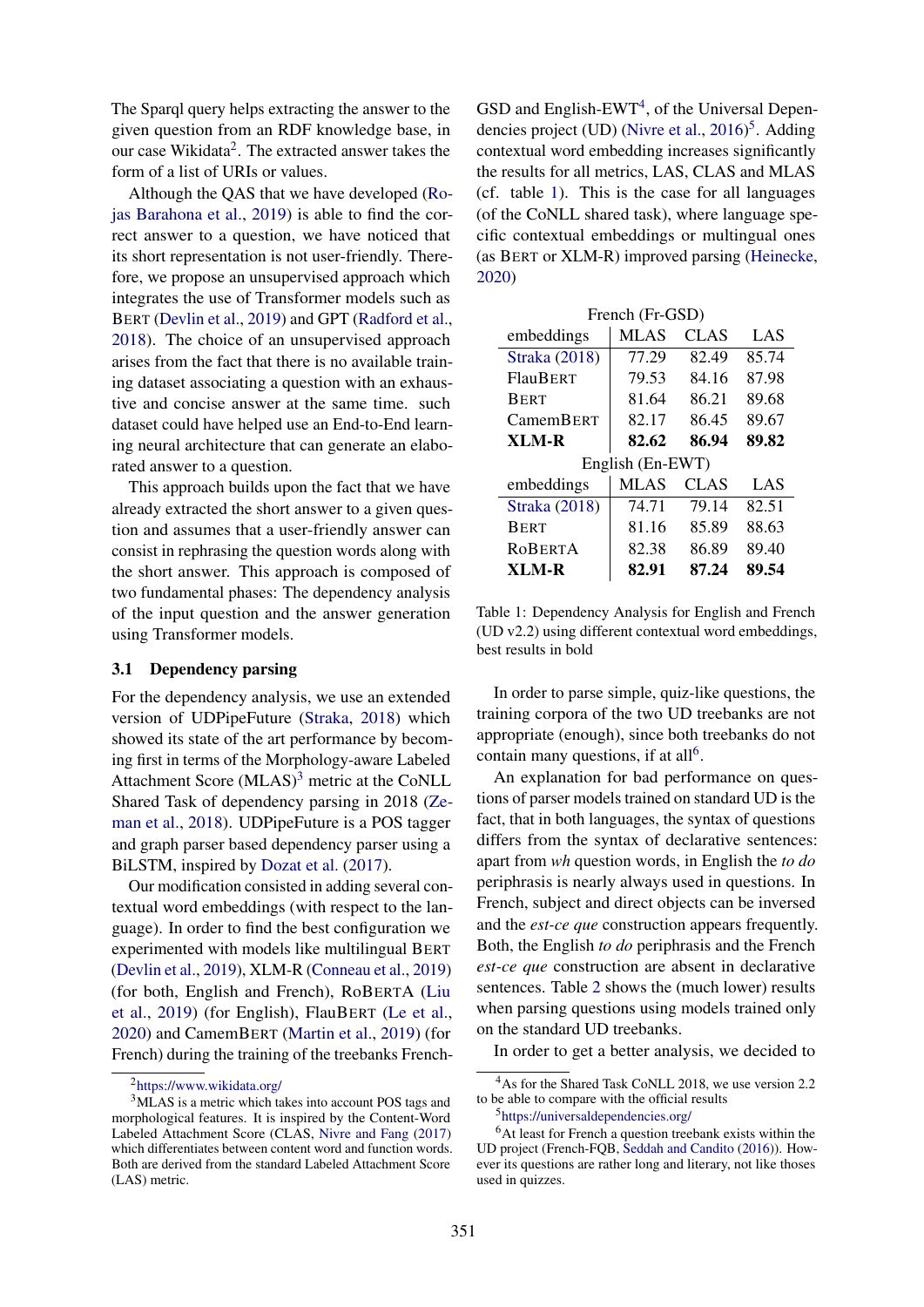<span id="page-3-0"></span>

| French (Fr-GSD)  |                  |       |       |  |  |  |  |
|------------------|------------------|-------|-------|--|--|--|--|
| embeddings       | MLAS             | CLAS  | LAS   |  |  |  |  |
| <b>BERT</b>      | 60.52            | 73.04 | 79.27 |  |  |  |  |
| <b>CamemBERT</b> | 61.32            | 75.26 | 80.49 |  |  |  |  |
| FlauBERT         | 58.09            | 70.96 | 78.40 |  |  |  |  |
| Word2Vec         | 59.83            | 74.43 | 80.14 |  |  |  |  |
| XLM-R            | 59.23            | 73.52 | 79.27 |  |  |  |  |
|                  | English (En-EWT) |       |       |  |  |  |  |
| embeddings       | MLAS             | CLAS  | LAS   |  |  |  |  |
| <b>BERT</b>      | 80.45            | 88.02 | 90.58 |  |  |  |  |
| <b>ROBERTA</b>   | 80.68            | 89.17 | 91.49 |  |  |  |  |
| $XLM-R$          | 80.68            | 89.42 | 91.88 |  |  |  |  |

Table 2: Dependency Analysis of questions using models trained on the standard UD treebanks

annotate additional sentences (quiz-like questions) and add this data to the basic treebanks.

For English we annotated 309 questions (plus 91 questions for validation) from the QALD7 [\(Usbeck](#page-10-19) [et al.,](#page-10-19) [2017\)](#page-10-19) and QALD8 corpora<sup>[7](#page-3-1)</sup>. For French we translated the QALD7 questions into French and formulated others ourselves (276 train, 66 validation). For the annotations we followed the general UD guidelines $8$  as well as the treebank specific guidelines of En-EWT and Fr-GSD.

As table [3](#page-3-3) shows, the quality of the dependency analysis improves considerably. The contextual word embeddings CamemBERT (for French) and BERT (English) have the biggest impact.

 $E$ ronch  $(Er, GSD)$ 

<span id="page-3-3"></span>

| TRIUTH (TTUJU)   |                  |             |       |  |  |  |  |
|------------------|------------------|-------------|-------|--|--|--|--|
| embeddings       | <b>MLAS</b>      | <b>CLAS</b> | LAS   |  |  |  |  |
| <b>BERT</b>      | 91.20            | 96.10       | 97.55 |  |  |  |  |
| <b>CamemBERT</b> | 92.12            | 97.37       | 98.26 |  |  |  |  |
| FlauBERT         | 90.53            | 94.74       | 96.86 |  |  |  |  |
| Word2Vec         | 90.88            | 95.79       | 97.21 |  |  |  |  |
| <b>XLM-R</b>     | 91.23            | 96.14       | 97.56 |  |  |  |  |
|                  | English (En-EWT) |             |       |  |  |  |  |
| embeddings       | <b>MLAS</b>      | CLAS        | LAS   |  |  |  |  |
| <b>BERT</b>      | 84.85            | 91.92       | 94.24 |  |  |  |  |
| <b>ROBERTa</b>   | 83.08            | 91.67       | 93.85 |  |  |  |  |
| XLM-R            | 83.08            | 90.66       | 93.59 |  |  |  |  |
|                  |                  |             |       |  |  |  |  |

Table 3: Dependency analysis of questions using models trained on enriched UD treebanks

We rely on the UdpipeFuture version which we have improved with BERT (for English)/CamemBERT (for French) and which gives the best results in terms of dependency analysis, in order to proceed with the partitioning of the question into textual fragments (also called *chunks*):  $Q = \{c_1, c_2, \ldots, c_n\}.$ 

If we take the example of the question *What is the political party of the mayor of Paris?*, the set of textual fragments would be *Q* = {*What, is, the political party of the mayor of Paris* }.

# 3.2 Answer generation

During this phase, we first carry out a first test of the set *Q* to check whether the text fragment which contains a question marker (exp: *what*, *when*, *who* etc.) represents the subject *nsubj* in the analysed question. If so, we simply replace that text fragment with the answer we identified earlier. Let us take the previous example *What is the political party of the mayor of Paris?*, the system automatically detects that the text fragment containing the question marker *What* represents the subject and will therefore be replaced directly by the exact answer *The Socialist Party*. Therefore, the concise answer generated will be *The Socialist Party is the political party of the mayor of Paris*.

Otherwise, we remove the text fragment containing the question marker that we detected and we add the short answer *R* to  $Q$ :  $Q =$  ${c_1, c_2, \ldots, c_{n-1}, R}$ 

Using the text fragments set *Q*, we proceed with a permutation based generation of all possible answer structures that can form the sentence answering the question asked:

$$
S = \{s_1(R, c_1, c_2, \dots, c_{n-1}),s_2(c_1, R, c_2, \dots, c_{n-1}),\dots,s_m(c_1, c_2, \dots, c_{n-1}, R)\}\
$$

These structures will be evaluated by a Language Model (LM) based on Transformer models which will extract the most probable sequence of text fragments that can account for the answer to be sent to the user:

*structure<sup>\*</sup>* = *s*  $\in$  *S*; *p*(*s*) = argmax<sub>*s*<sub>*i*</sub>∈*Sp*(*s*<sub>*i*</sub>)</sub>

Once the best structure is identified, we initiate the generation process of possible missing words. Indeed, we suppose that there could be some terms which do not necessarily appear in the question or in the short answer but which are, on the other hand, necessary to the generation of a correct grammatical structure of the final answer.

This process requires that we set two parameters, the number of possible missing words and their

<span id="page-3-1"></span><sup>7</sup><https://github.com/ag-sc/QALD>

<span id="page-3-2"></span><sup>8</sup><https://universaldependencies.org/guidelines.html>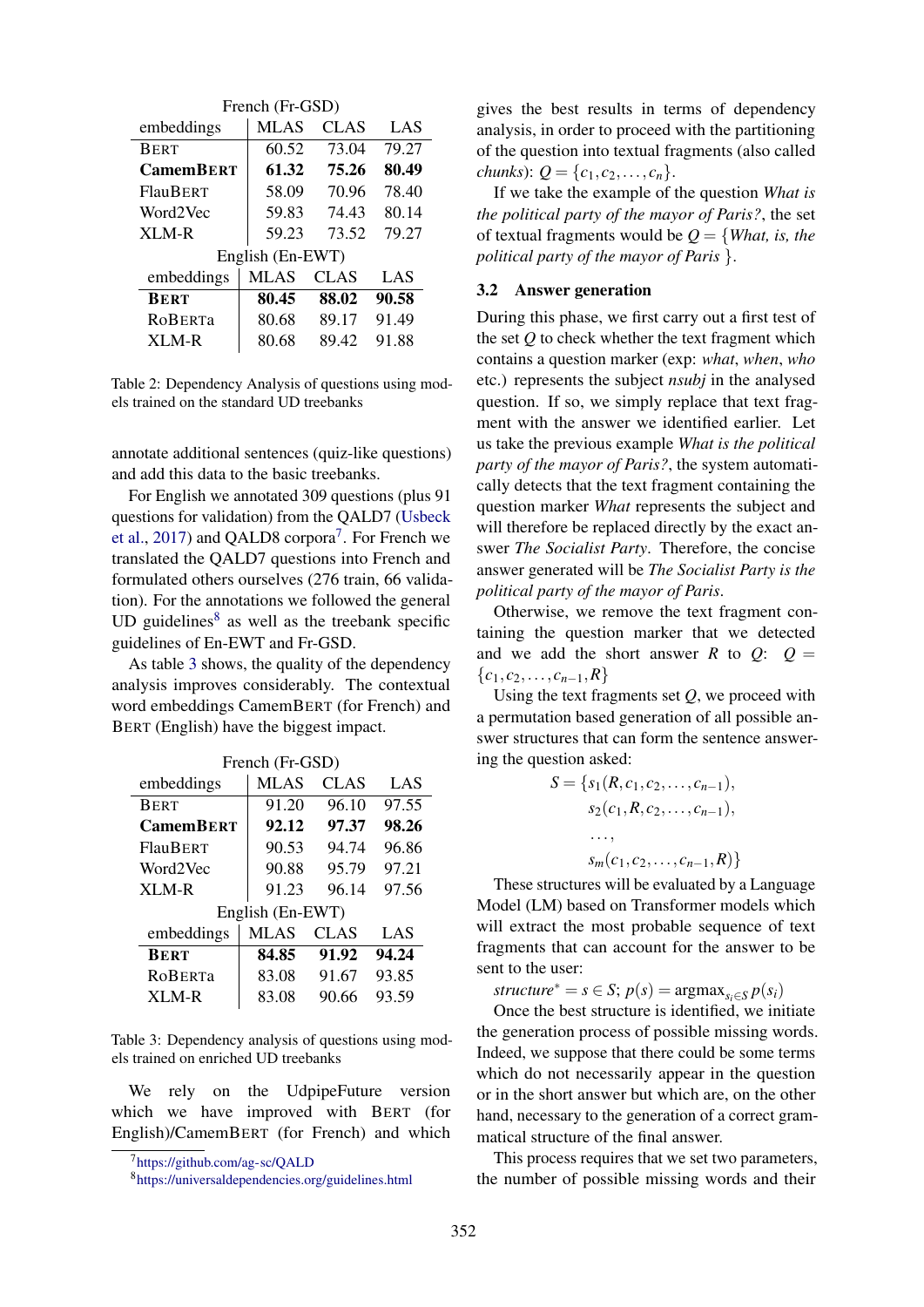positions within the selected structure. In this paper, we experiment the assumption that one word could be missing and that it is located before the short answer within the identified structure, as it could be the case for a missing article (*the, a*, etc.) or a preposition (*in, at*, etc.) for example.

Therefore, to predict this missing word, we use BERT as the generation model (GM) for its ability to capture bidirectionally the context of a given word within a sentence. In case when BERT returns a non-alphabetic character sequence, we assume that the optimal structure, as predicted by the LM, does not need to be completed by an additional word. The following example illustrates the different steps of the proposed approach:

Question: *When did princess Diana die?*

- 1. Question parsing and answer extraction using the system proposed in [Rojas Barahona et al.](#page-10-0) [\(2019\)](#page-10-0): *short answer =* {*August 31, 1997*}
- 2. Chunking the question into text fragments using the UDPipe based dependency analysis: *Q=*{*When*, *did die*, *princess Diana*}
- 3. Removing question marker fragment (*when*) and updating the verb tense and form using a rule-based approach that we have defined: *Q=*{*died*, *princess Diana*}
- 4. Adding the short answer: *Q=*{*died*; *princess Diana*; *August 31, 1997*}
- 5. Generating the set of possible answer structures *S*:
	- *S=*{*died princess Diana August 31, 1997*; . *August 31, 1997 died princess Diana*; . *princess Diana died August 31, 1997*; . . . . }
- 6. Evaluating the different answer structures us- $\text{img } \text{a LM: } p(\text{structure}^*) = \text{argmax}_{s_i \in S} p(s_i)$ : *structure*<sup>∗</sup> = *princess Diana died August 31, 1997*
- 7. Generating possible missing word for *structure*<sup>∗</sup> with BERT: *Princess Diana died [missing word] August 31, 1997*  $(missing-word = on)$

Answer: *Princess Diana died on August 31, 1997.*

#### 4 Experiments and Evaluation

The existing QAS test sets are more tailored to systems which generate the exact short answer to a question or more focused on the *Machine Reading Comprehension* task where the answer consists of a text passage from a document containing the short answer. Therefore, we have created a dataset which maps questions extracted from the QALD-7 challenge dataset [\(Usbeck et al.,](#page-10-19) [2017\)](#page-10-19) with natural language answers which were defined by a linguist and which we individually reviewed. This dataset called QUEREO consists of 150 questions with the short answers extracted by the QAS that we described above. We denote an average of three possible gold sanswers in natural language for each question. French and English versions were created for this dataset.

<span id="page-4-0"></span>

Figure 1: Experiment framework

As illustrated in figure [1,](#page-4-0) two possible architectures of the approach proposed for answer generation have been evaluated. The first architecture *A1* consists in generating all possible answer structures in order to have them evaluated afterwards by a LM which will identify the optimal answer structure to which we generate possible missing words. Architecture *A2* starts with generating missing words for each structure in *S* which will then be evaluated by the LM. In this paper, we assume that there is only one missing word per structure.

To evaluate the proposed approach, we have referred to standard metrics defined for NLG tasks such as Automatic Translation and Summarization, as they allow to assess to what extent a generated sentence is similar to the gold sentence. We con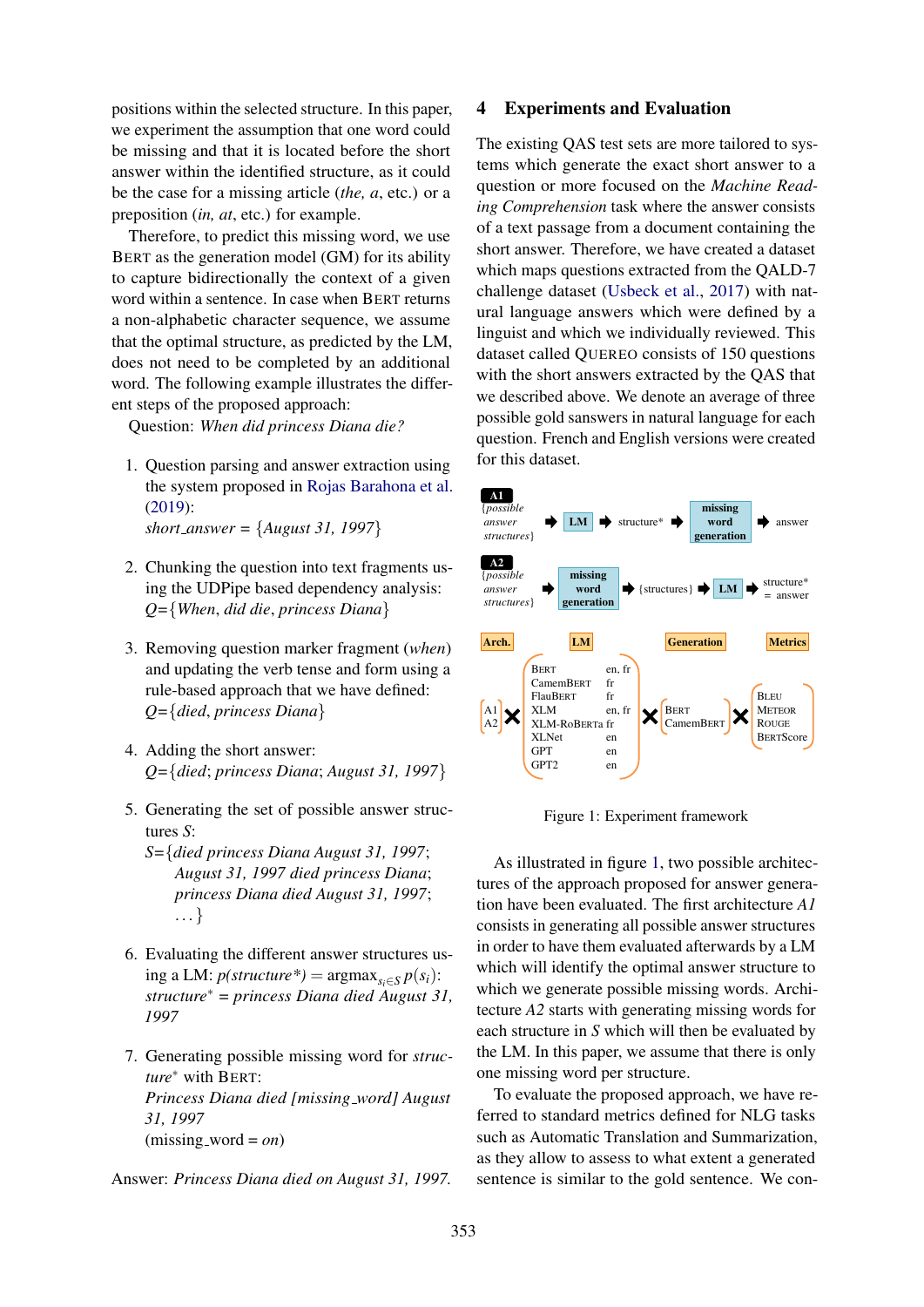sider three N-gram metrics (BLEU, METEOR and ROUGE) and the BERT score metric which exploits the pre-trained embeddings of BERT to calculate the similarity between the answer generated and the gold answer. To be able to compare the different configurations of the approach, we refer to Friedman's test [\(Milton,](#page-9-23) [1939\)](#page-9-23) which allows to detect the performance variation of different configurations of a model evaluated by several metrics based on the average ranks.

<span id="page-5-1"></span>



<span id="page-5-0"></span>

Figure 3: Screenshot of the evaluation tool

We also conducted a human evaluation study for the French and the English versions of the dataset, in which we asked 20 native speakers participants to evaluate the relevance of a generated answer (*correct* or *not correct*) regarding a given question while indicating the type of errors depicted (*grammar*, *wrong preposition*, *word order*, *extra word(s)*, etc). Figure [3](#page-5-0) presents the evaluation framework that we have implemented and provided to the participants. The results of each participant are saved in a json-file (figure [4\)](#page-7-0). The inter-agreement rate between participants reached 70% which indicates a substantial agreement. Through the human evaluation study, we wanted to explore to what extent the standard metrics are reliable to assess NLG approaches within the context of question-answering systems.

Table [4](#page-6-0) (French dataset) represents the obtained results for the first three best models according to the human evaluation ranking and the Friedman test ranking. We indicate between brackets each model's rank according to the metric used.

We note that the highest human accuracy score for French of about 85% was scored with the first architecture coupled with BERT as the generation model (GM) and CamemBERT as the language model (LM). We also notice that the architecture *A1*, which considers the LM assessment of the structure before generating missing words, performs better. Surprisingly, as a generative model, the multi-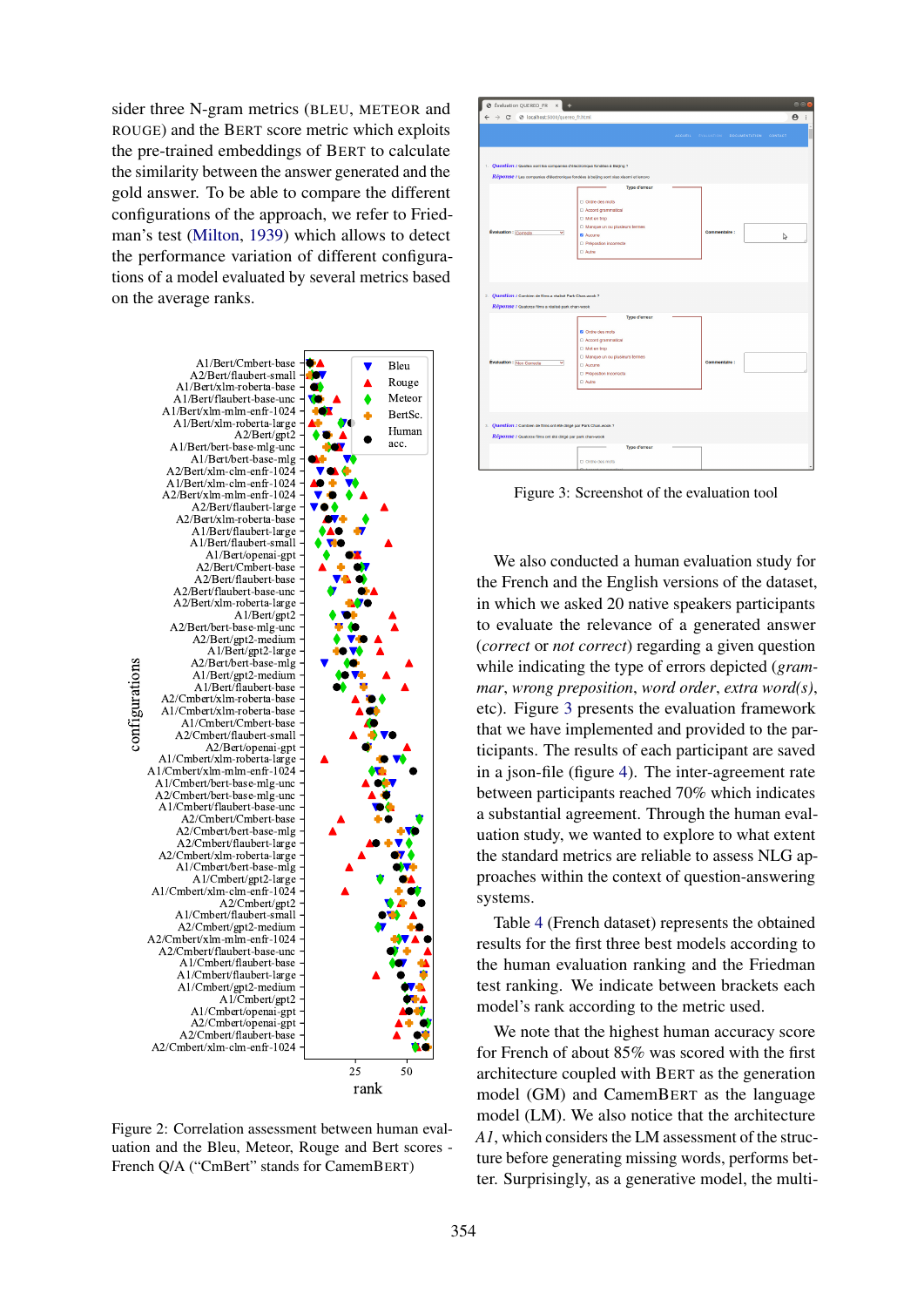<span id="page-6-0"></span>

| Hum. | Frm. | Arch.          | GМ        | LM                   | H. Acc | <b>BLEU</b> |                    | <b>METEOR</b> |               | <b>ROUGE</b> |                   | <b>BERTS</b> |        |
|------|------|----------------|-----------|----------------------|--------|-------------|--------------------|---------------|---------------|--------------|-------------------|--------------|--------|
| rank | rank |                |           |                      | score  | score       | rank               | score         | rank          | score        | rank              | score        | rank   |
| -1   |      | $\bf{A}1$      | <b>BT</b> | CmBt                 | 84.85  | 86.28       | $\mathbf{I}$       | 96.76         | $\mathsf{I}1$ | 93.69        | [6]               | 97.89        | $[2]$  |
| 2    | 2    | A2             | Bт        | $FBT-s-c$            | 84.09  | 85.87       | [7]                | 96.75         | [2]           | 94.22        | $\lceil 1 \rceil$ | 97.96        | [1]    |
|      | 3    | A1             | Bт        | <b>XRob</b>          | 84.09  | 85.93       | [4]                | 96.63         | [6]           | 93.79        | [5]               | 97.88        | [3]    |
|      | 9    | A1             | Bт        | B <sub>T</sub> -ml-c | 84.09  | 85.01       | [19]               | 96.52         | [22]          | 93.81        | [4]               | 97.79        | $[7]$  |
|      | 4    | A1             | Bт        | FBT-b-uc             | 83.33  | 86.17       | $\lceil 2 \rceil$  | 96.72         | [3]           | 93.56        | [14]              | 97.81        | [6]    |
|      | 5    | A1             | Bт        | $mlm-1024$           | 83.33  | 85.39       | $\lceil 10 \rceil$ | 96.60         | [8]           | 93.61        | [10]              | 97.83        | [4]    |
|      | 6    | A <sub>2</sub> | Bт        | GPT <sub>2</sub>     | 83.33  | 85.46       | [9]                | 96.67         | [4]           | 93.48        | [17]              | 97.76        | [10]   |
|      | 10   | A2             | Bт        | $clm-1024$           | 83.33  | 85.89       | [6]                | 96.55         | [18]          | 93.57        | [13]              | 97.71        | [19]   |
|      | 11   | A1             | Bт        | $clm-1024$           | 83.33  | 84.99       | [20]               | 96.52         | [23]          | 93.87        | [3]               | 97.76        | [12]   |
|      | 12   | A2             | Bт        | $FBT-I-c$            | 83.33  | 86.15       | $\lceil 3 \rceil$  | 96.57         | [13]          | 93.14        | [37]              | 97.79        | [8]    |
|      | 13   | A2             | Bт        | $mlm-1024$           | 83.33  | 85.90       | $\lceil 5 \rceil$  | 96.54         | [20]          | 93.30        | [27]              | 97.76        | [11]   |
|      | 14   | A2             | Bт        | <b>XRob</b>          | 83.33  | 85.32       | 131                | 96.46         | [28]          | 93.63        | [9]               | 97.71        | $[17]$ |

Table 4: Model ranking for French dataset according to the human evaluation study (best in bold) and the Friedman test (best in yellow). "BT" in Column GM stands for BERT-base-multilingual-cased. In column LM we use "CmBT" for CamemBERT-base, "BT-ml-c" for BERT-base-multilingual-cased, "XRob" for XLM-RoBERTa-base, "FBT-s-c" for FlauBERT-small-cased, "FBT-b-uc" for FlauBERT-base-uncased and "clm-1024" for XLM-clmenfr-1024

lingual BERT model predicts missing words better than CamemBERT for French sentences. These findings are also confirmed by the Friedman test where we can clearly see that the first ranked configuration maps the best configuration selected according to the human accuracy, with a very slight difference for the other four configurations. Let us see if that means that the four metrics are correlated with the human accuracy. According to table [6](#page-8-3) which presents the Pearson correlation [\(Benesty](#page-8-4) [et al.,](#page-8-4) [2009\)](#page-8-4) of the human accuracy with the four metrics and to figure [2](#page-5-1) which illustrates the ranking given by each evaluation metric along with the human judgement for each configuration (i.e. *configuration = GM*  $\times$  *architecture*  $\times LM$  tested, we can clearly see that the human evaluation results are positively and strongly correlated with the BLEU, the METEOR and the BERT scores. These metrics are practically matching the human ranking and thus are obviously able to identify which configuration gives better results. The rouge metric, used for French question/answer evaluation, is moderately correlated with the human evaluation which means that we should not only rely on this metric when assessing such task. On the other hand, when the ROUGE metric is considered with the other metrics, it helps to get closer to the human judgement.

Table [5](#page-7-1) presents the results for the English dataset and shows that the best accuracy scored is about 72% with *A1*, BERT as the generative model and the Generative Pretrained Transformer (GPT) as the language model. According to the first three configurations, architecture *A2* prevails and the GPT transformer takes over the other lan-

guage models. These results are also confirmed by the Friedman test with a very slight difference on the ranking and also upheld with the correlation scores between the human assessment and each of the four metrics as shown by figure [5](#page-7-2) and table [6.](#page-8-3)

These findings mean that we actually can rely on the use of these standard metrics to evaluate the answer generation task for question-answering.

We also tried to analyse the errors indicated by the participants. As we can note from figure [6,](#page-8-5) the most common error reported for both English and French datasets is the word order which sheds the light on a problem related to the language model assessment phase. The second most reported error addresses the generation process, whether to indicate that there are one or more missing words within the answer (French) or the presence of some odd words (English).

When trying to get an insight on the answers generated by the current intelligent systems such as Google assistant and Alexa, we noted that these systems are very accurate when extracting the correct answer to a question and can sometimes generate user-friendly answers that help recall the question context, specially with Alexa. However, we noticed that most of the answers generated by these systems are more verbose than necessary, we also found out that when addressing yes/no questions, these systems generally settle for just a *yes* or *no* without elaborating, or, on the other hand, present a text span extracted from a Web page and let the user guess the answer. Let us take for example the following question *Was US president Jackson involved in a war?*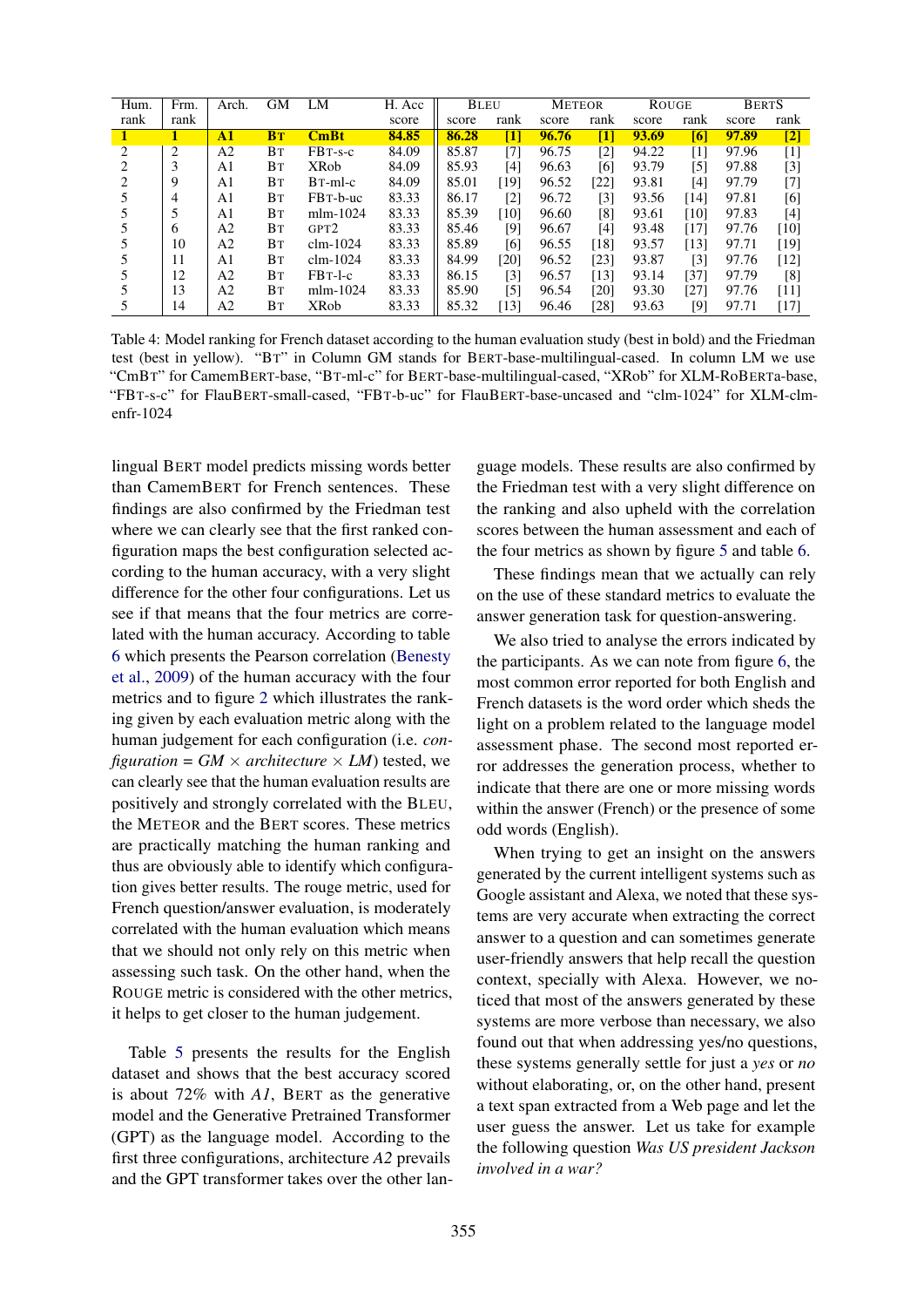<span id="page-7-1"></span>

| Hum. | Frm. | Arch. | GМ                 | LM               | H. Acc | <b>BLEU</b> |              | <b>METEOR</b> |      | ROUGE |      | <b>BERTS</b> |                   |
|------|------|-------|--------------------|------------------|--------|-------------|--------------|---------------|------|-------|------|--------------|-------------------|
| rank | rank |       |                    |                  | score  | score       | rank         | score         | rank | score | rank | score        | rank              |
|      |      | A2    | <b>BT-ml</b>       | <b>GPT</b>       | 72.36  | 78.25       | $\mathbf{2}$ | 94.63         | [1]  | 92.83 | [2]  | 97.21        | [3]               |
|      | 2    | A1    | $BT-ml$            | <b>GPT</b>       | 72.36  | 78.25       | [1]          | 94.51         | [2]  | 92.53 | [10] | 97.23        | $\lceil 2 \rceil$ |
|      |      | A1    | Bт                 | <b>GPT</b>       | 71.55  | 77.12       | [6]          | 94.45         | [3]  | 92.80 | [5]  | 97.32        |                   |
|      | 4    | A2    | Bт                 | GPT <sub>2</sub> | 71.55  | 76.98       | [7]          | 94.40         | [7]  | 92.86 | [1]  | 97.17        | $\lceil 5 \rceil$ |
|      |      | A2    | B <sub>T</sub> -ml | GPT <sub>2</sub> | 71.55  | 77.53       | [4]          | 94.39         | [8]  | 92.82 | [4]  | 97.14        | [6]               |
|      | 6    | A2    | B <sub>T</sub> -ml | $GPT2-I$         | 71.55  | 77.85       | [3]          | 94.41         | [5]  | 92.65 | [7]  | 97.07        | [10]              |
|      |      | A2    | B <sub>T</sub> -ml | $GPT2-m$         | 71.55  | 77.42       | [5]          | 94.40         | [6]  | 92.58 | [9]  | 97.10        | [9]               |
|      |      | A2    | Bт                 | $GPT2-m$         | 71.55  | 75.96       | [13]         | 94.41         | [4]  | 92.60 | [8]  | 97.18        | [4]               |
|      | 10   | A2    | Bт                 | <b>GPT</b>       | 71.55  | 76.28       | [11]         | 94.30         | [9]  | 92.76 | [6]  | 97.14        | $\lceil 7 \rceil$ |
| 10   |      | A2    | Bт                 | $GPT2-I$         | 70.73  | 76.74       | [8]          | 94.26         | [10] | 92.83 | [3]  | 97.14        | [8]               |
| 10   | 30   | A1    | B <sub>T</sub> -ml | $B$ T-b-uc       | 70.73  | 74.85       | [30]         | 93.94         | 311  | 90.86 | [26] | 96.61        | [28]              |

Table 5: Model ranking for English dataset according to the human evaluation study (best in bold) and the Friedman ranking (best in yellow). In Column GM we use "BT-ml" for BERT-base-multilingual-cased and "BT" for BERTlarge-cased. In column LM "GPT" stands for for OpenAI-GPT, "GPT2-l" for GPT2-large, "GPT2-m" for GPT2 medium, "GPT2" for GPT2, "BT-b-uc" for BERT-base-uncased, "mlm-2048" for XLM-mlm-en-2048 and "BT-l-c" for BERT-large-cased.

<span id="page-7-0"></span>

<span id="page-7-2"></span>

Figure 5: Correlation assessment between human evaluation and the Bleu, Meteor, rouge and Bert scores - English Q/A

Figure 4: Extract of a human evaluation result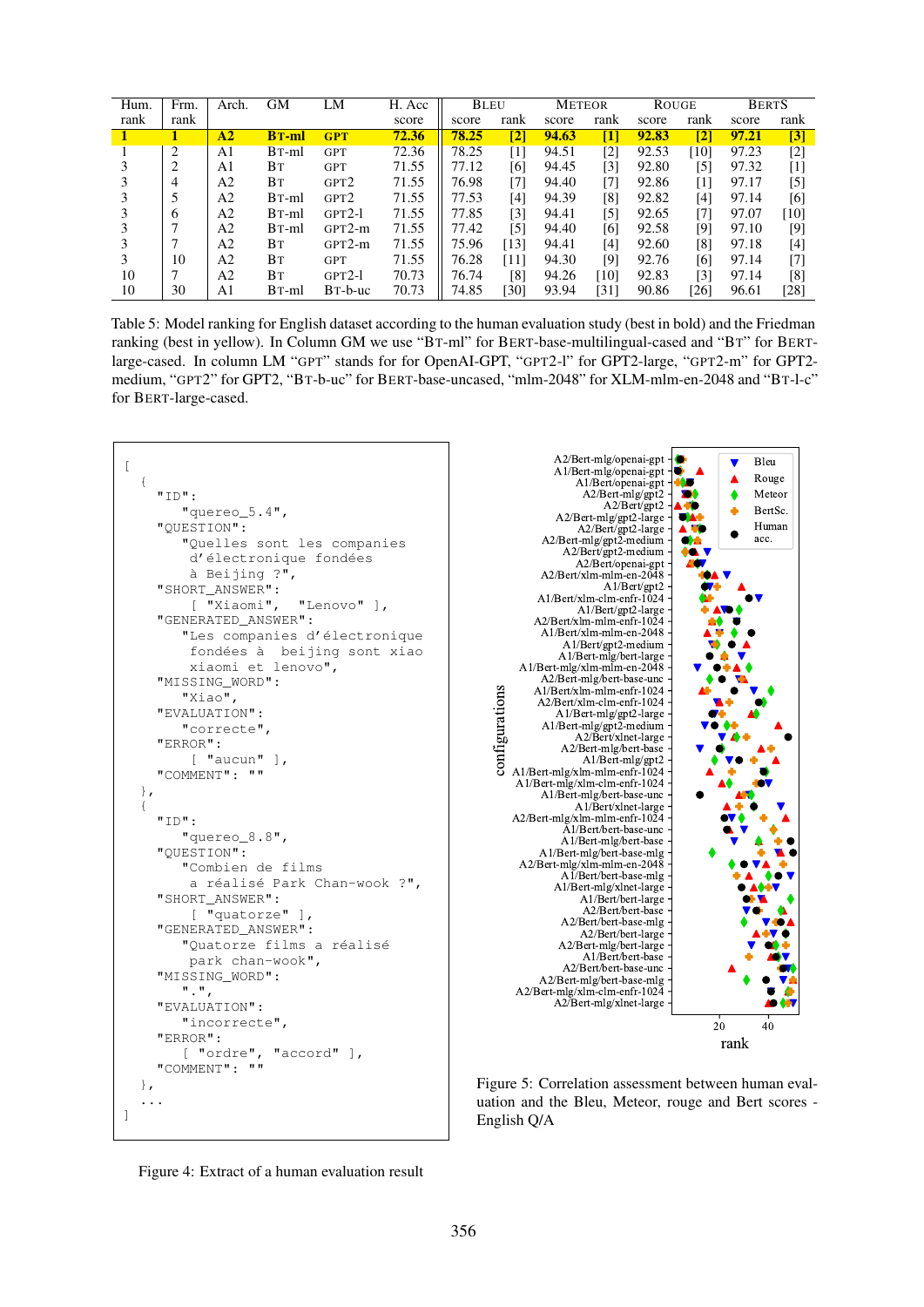<span id="page-8-3"></span>

| <b>Metrics</b>    | <b>Pearson Correlation</b> |           |  |  |  |  |  |  |
|-------------------|----------------------------|-----------|--|--|--|--|--|--|
|                   | QUEREO-fr                  | OUEREO-en |  |  |  |  |  |  |
| Bleu              | 98%                        | 85%       |  |  |  |  |  |  |
| <b>METEOR</b>     | 99%                        | 80%       |  |  |  |  |  |  |
| ROUGE             | 46%                        | 83%       |  |  |  |  |  |  |
| <b>BERT-score</b> | $97\%$                     | 88%       |  |  |  |  |  |  |

Table 6: Pearson Correlation of the four metrics with the human evaluation/judgement

<span id="page-8-5"></span>

Figure 6: Distribution of generation errors

- *Andrew Jackson, who served as a major general in the War of 1812, commanded U.S. forces in a five-month campaign against the Creek Indians, allies of the British.*
- *Here's something I found on the Web. According to constitutioncenter.org: After the War of 1812, Jackson led military forces against the Indians and was involved in treaties that led to the relocation of Indians.*

The user has to focus on the returned text fragment in order to guess that the answer to his question is actually *yes*. This issue was particularly noted when addressing French questions. If we also take the example *How many grandchildren did Jacques Cousteau have ?* the two systems answer as follows:

*Fabien Cousteau, Alexandra Cousteau, Philippe Cousteau Jr., Celine Cousteau. ´*

*Jacques Cousteau's grandchildren were Philippe Cousteau Jr., Alexandra ousteau, Celine Cousteau, and Fabien ´ Cousteau*

However, the user is not asking about the names of Cousteau's grand-children and has to guess by himself that the answer for this question is *four*. A more accurate answer should indicate the exact answer to the question and then elaborate *Jacques Cousteau had four grand-children.* But these systems perform better in case when the terms employed in the question are not necessarily relevant to the answer. If we take the example of the question *who is the wife of Lance Bass*, the approach that we propose will generate *The wife of Lance Bass is Michael Turchin*. As we can note the answer generated was not adapted to the actual answer, while the other systems are able to detect such nuance:

*Lance Bass is married to Michael Turchin. They have been married since 2014.*

This issue has still to be addressed.

# 5 Conclusion and perspectives

We have put forward, in this paper, an approach for Natural Language Generation within the framework of the question-answering task that considers dependency analysis and probability distribution of words sequences. This approach takes part of a question/answering system in order to help generate a user-friendly answer rather than a short one. The results obtained through a human evaluation and standard metrics tested over French and English questions are very promising and shows a good correlation with human judgement. However, we intend to put more emphasis on the Language Model choice as reported by the human study and consider the generation of more than one missing word within the answer.

#### **References**

- <span id="page-8-2"></span>Eugene Agichtein and Luis Gravano. 2000. Snowball: Extracting relations from large plain-text collections. In *Proceedings of the fifth ACM conference on Digital libraries*, pages 85–94.
- <span id="page-8-0"></span>Akari Asai, Akiko Eriguchi, Kazuma Hashimoto, and Yoshimasa Tsuruoka. 2018. Multilingual extractive reading comprehension by runtime machine translation. [https://arxiv.org/abs/1809.03275.](https://arxiv.org/abs/1809.03275)
- <span id="page-8-4"></span>Jacob Benesty, Jingdong Chen, Yiteng Huang, and Israel Cohen. 2009. *[Pearson Correlation Coefficient](https://doi.org/10.1007/978-3-642-00296-0_5)*, pages 1–4. Springer Berlin Heidelberg, Berlin, Heidelberg.
- <span id="page-8-1"></span>Pinaki Bhaskar, Somnath Banerjee, Partha Pakray, Samadrita Banerjee, Sivaji Bandyopadhyay, and Alexander Gelbukh. 2013. A hybrid question answering system for Multiple Choice Question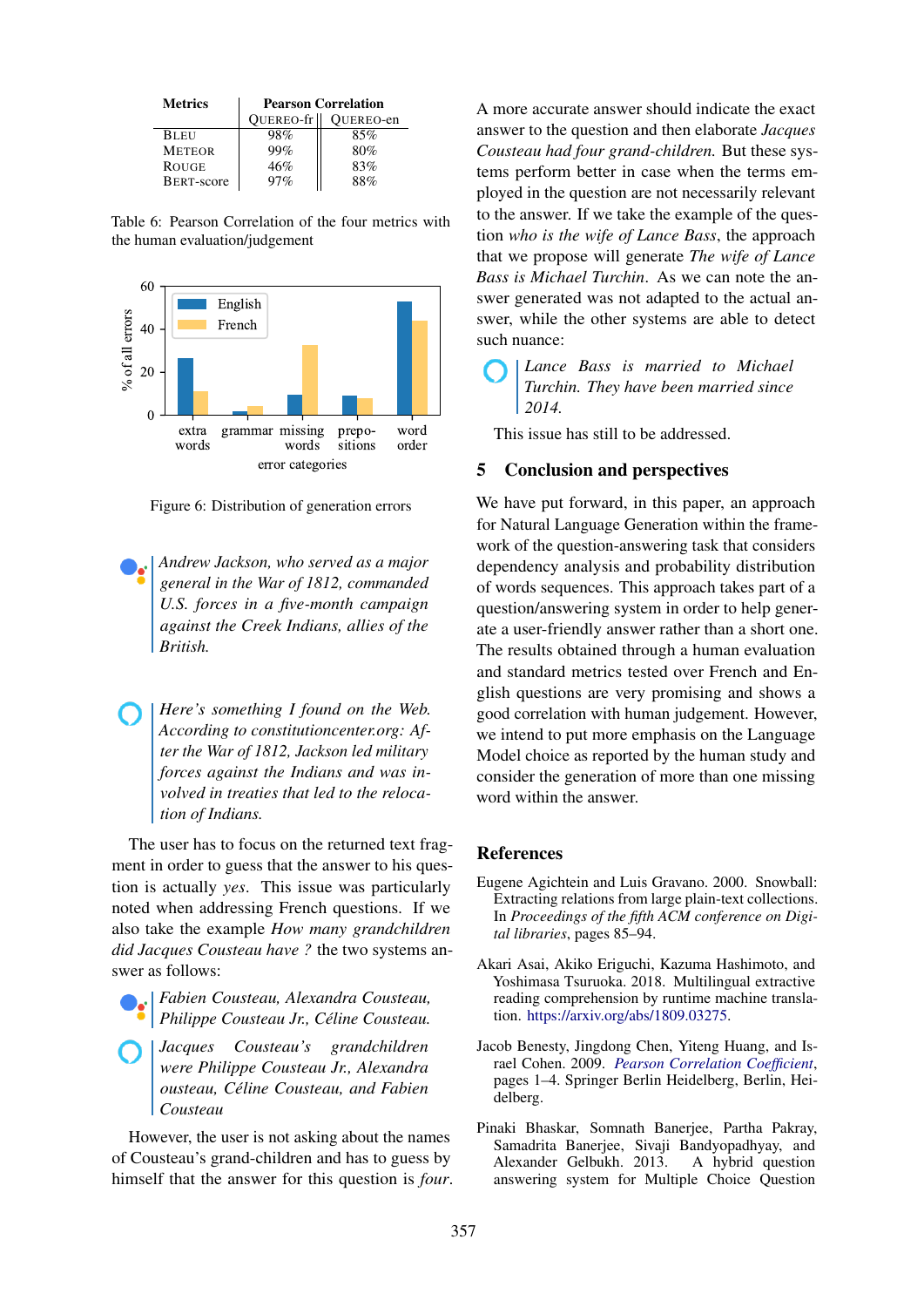(MCQ). In *Question Answering for Machine Reading Evaluation (QA4MRE) at CLEF 2013*.

- <span id="page-9-7"></span>Eric Brill, Susan Dumais, and Michele Banko. 2002. An analysis of the AskMSR question-answering system. In *EMNLP 2002*, pages 257–264. ACL.
- <span id="page-9-6"></span>Eric Brill, Jimmy Lin, Michele Banko, Susan Dumais, and Andrew Ng. 2001. Data-intensive question answering. In *TREC 2001*, pages 393–400.
- <span id="page-9-10"></span>Sumit Chopra, Michael Auli, and Alexander M. Rush. 2016. Abstractive sentence summarization with attentive recurrent neural networks. In *NAACL 2016*, pages 93–98.
- <span id="page-9-17"></span>Alexis Conneau, Kartikay Khandelwal, Naman Goyal, Vishrav Chaudhary, Guillaume Wenzek, Francisco Guzmán, Edouard Grace, Myle Ott, Luke Zettlemoyer, and Veselin Stoyanov. 2019. Unsupervised Cross-lingual Representation Learning at Scale. [https://arxiv.org/abs/1911.02116.](https://arxiv.org/abs/1911.02116)
- <span id="page-9-15"></span>Jacob Devlin, Ming-Wei Chang, Kenton Lee, and Kristina Toutanova. 2019. [BERT: Pre-training of](https://www.aclweb.org/anthology/N19-1423/) [deep bidirectional transformers for language under](https://www.aclweb.org/anthology/N19-1423/)[standing.](https://www.aclweb.org/anthology/N19-1423/) In *NAACL*, pages 4171–4186, Minneapolis. ACL.
- <span id="page-9-16"></span>Timothy Dozat, Peng Qi, and Christopher D. Manning. 2017. [Stanford's Graph-based Neural Dependency](https://www.aclweb.org/anthology/K17-3002.pdf) [Parser at the CoNLL 2017 Shared Task.](https://www.aclweb.org/anthology/K17-3002.pdf) In *CoNLL 2017 Shared Task. Multilingual Parsing from Raw Text to Universal Dependencies*, pages 20–30, Vancouver, Canada. ACL.
- <span id="page-9-4"></span>Xinya Du and Claire Cardie. 2018. [Harvest](https://doi.org/10.18653/v1/P18-1177)[ing paragraph-level question-answer pairs from](https://doi.org/10.18653/v1/P18-1177) [Wikipedia.](https://doi.org/10.18653/v1/P18-1177) In *ACL 2018*, pages 1907–1917, Melbourne, Australia. ACL.
- <span id="page-9-3"></span>Sanjay K. Dwivedi and Vaishali Singh. 2013. Research and reviews in question answering system. *Procedia Technology*, 10:417–424.
- <span id="page-9-14"></span>Roxana Girju. 2003. Automatic detection of causal relations for question answering. In *ACL 2003*, pages 76–83. ACL.
- <span id="page-9-22"></span>Johannes Heinecke. 2020. [Hybrid enhanced Universal](https://www.aclweb.org/anthology/2020.iwpt-1.18) [Dependencies parsing.](https://www.aclweb.org/anthology/2020.iwpt-1.18) In *International Conference on Parsing Technologies and the IWPT 2020 Shared Task on Parsing into Enhanced Universal Dependencies*, pages 174–180, Online. ACL.
- <span id="page-9-0"></span>Lynette Hirschman and Robert Gaizauskas. 2001. Natural language question answering: the view from here. *natural language engineering*, 7(4):275–300.
- <span id="page-9-2"></span>Ryu Iida, Canasai Kruengkrai, Ryo Ishida, Kentaro Torisawa, Jong-Hoon Oh, and Julien Kloetzer. 2019. Exploiting background knowledge in compact answer generation for why-questions. In *AAI Conference on Artificial Intelligence*, volume 33, pages 142–151.
- <span id="page-9-9"></span>Ryo Ishida, Kentaro Torisawa, Jong-Hoon Oh, Ryu Iida, Canasai Kruengkrai, and Julien Kloetzer. 2018. Semi-distantly supervised neural model for generating compact answers to open-domain why questions. In *32nd AAAI Conference on Artificial Intelligence*.
- <span id="page-9-13"></span>Canasai Kruengkrai, Kentaro Torisawa, Chikara Hashimoto, Julien Kloetzer, Jong-Hoon Oh, and Masahiro Tanaka. 2017. Improving event causality recognition with multiple background knowledge sources using multi-column convolutional neural networks. In *31st AAAI Conference on Artificial Intelligence*.
- <span id="page-9-8"></span>Steve Lawrence and C. Lee Giles. 1998. Context and page analysis for improved web search. *IEEE Internet computing*, 2(4):38–46.
- <span id="page-9-19"></span>Hang Le, Loïc Vial, Jibril Frej, Vincent Segonne, Maximin Coavoux, Benjamin Lecouteux, Alexandre Allauzen, Benoît Crabbé, Laurent Besacier, and Didier Schwab. 2020. FlauBERT: Unsupervised Language Model Pre-training for French. In *LREC 2020*.
- <span id="page-9-5"></span>Juan Le, Chunxia Zhang, and Zhendong Niu. 2016. Answer extraction based on merging score strategy of hot terms. *Chinese Journal of Electronics*, 25(4):614–620.
- <span id="page-9-18"></span>Yinhan Liu, Myle Ott, Naman Goyal, Mandar Du, Jingfei adn Joshi, Danqi Chen, Mike Lewis, Luke Zettlemoyer, and Veselin Stoyanov. 2019. RoBERTa: A Robustly Optimized BERT Pretraining Approach. [https://arxiv.org/abs/1907.11692.](https://arxiv.org/abs/1907.11692)
- <span id="page-9-1"></span>Vanessa Lopez, Victoria Uren, Marta Sabou, and Enrico Motta. 2011. Is question answering fit for the semantic web?: a survey. *Semantic Web*, 2(2):125– 155.
- <span id="page-9-20"></span>Louis Martin, Benjamin Muller, Pedro Javier Ortiz Suárez, Yoann Dupont, Laurent Romary, Éric Villemonte de la Clergerie, Djamé Seddah, and Benoît Sagot. 2019. CamemBERT: a Tasty French Language Model. [https://arxiv.org/abs/1911.03894.](https://arxiv.org/abs/1911.03894)
- <span id="page-9-12"></span>Yishu Miao and Phil Blunsom. 2016. Language as a latent variable: Discrete generative models for sentence compression. *EMNLP 2016*.
- <span id="page-9-23"></span>Friedman Milton. 1939. A correction: The use of ranks to avoid the assumption of normality implicit in the analysis of variance. *Journal of the American Statistical Association*, 34(205):109.
- <span id="page-9-11"></span>Ramesh Nallapati, Bowen Zhou, Cicero dos Santos, Çağlar Gülçehre, Bing Xiang, et al. 2016. Abstractive text summarization using sequence-to-sequence RNNs and beyond. In *CoNLL 2016*, pages 280–290.
- <span id="page-9-21"></span>Joakim Nivre and Chiao-Ting Fang. 2017. [Univer](http://www.aclweb.org/anthology/W/W17/W17-0411.pdf)[sal Dependency Evaluation.](http://www.aclweb.org/anthology/W/W17/W17-0411.pdf) In *NoDaLiDa 2017 Workshop on Universal Dependencies*, pages 86–95, Göteborg.